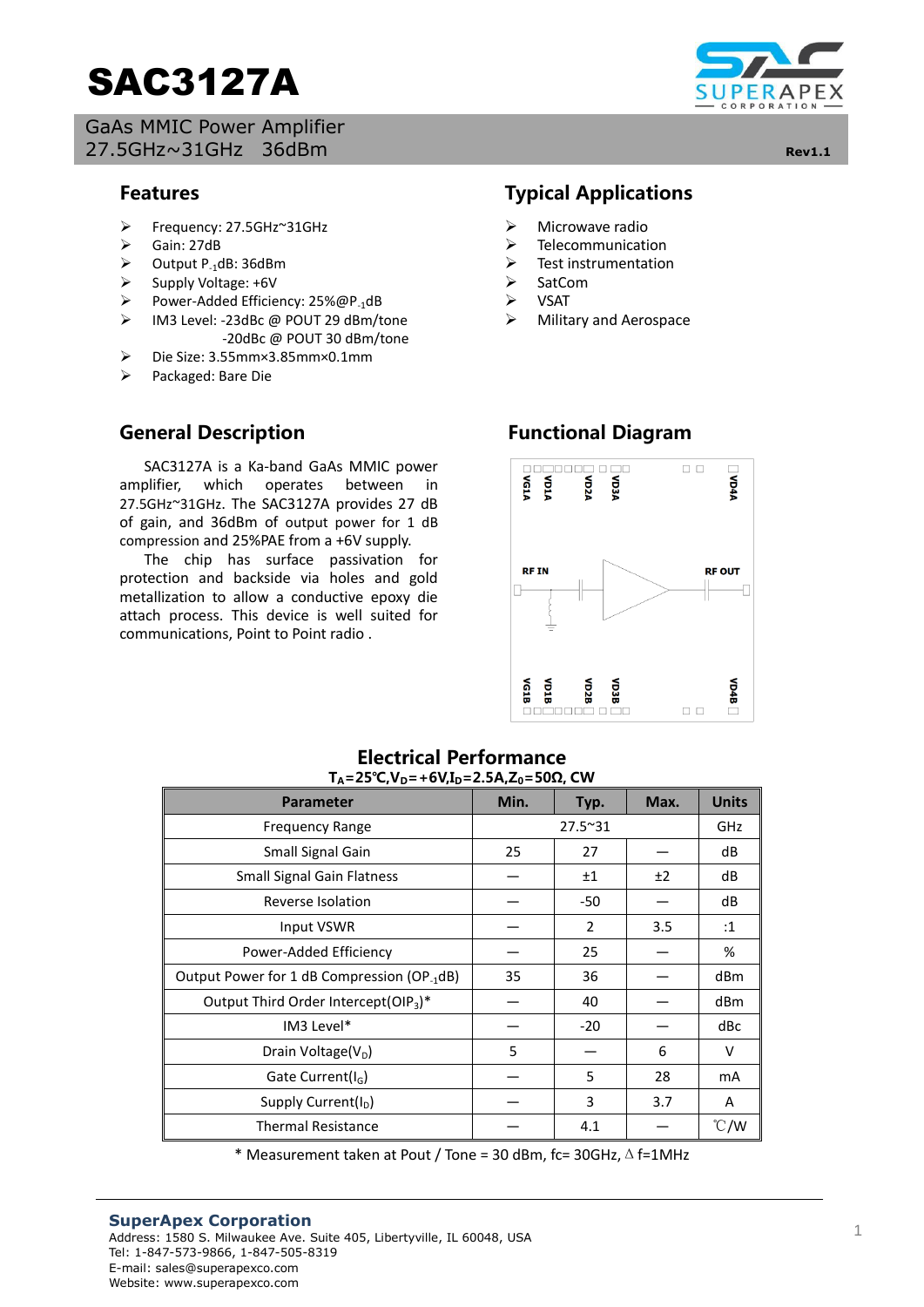

GaAs MMIC Power Amplifier 27.5GHz~31GHz 36dBm **Rev1.1**



# **Absolute Maximum Ratings**

| <b>Maximum Input Power</b> | $+15$ d $Bm$      | Operating Temperature | -55℃~+85℃       |
|----------------------------|-------------------|-----------------------|-----------------|
| <b>Channel Temperature</b> | +150 $^{\circ}$ C | Storage Temperature   | -65 °C ~+150 °C |
| Maximum $V_{D}$            | $+6.5V$           | Maximum $V_{\rm G}$   | $-1.2V$         |

# Typical Performance Curve

The results captured in the test-jig environment within connector plan

 $-V_{p}$ =+6V<sub>I<sub>p</sub>=2.5A CW -</sub>

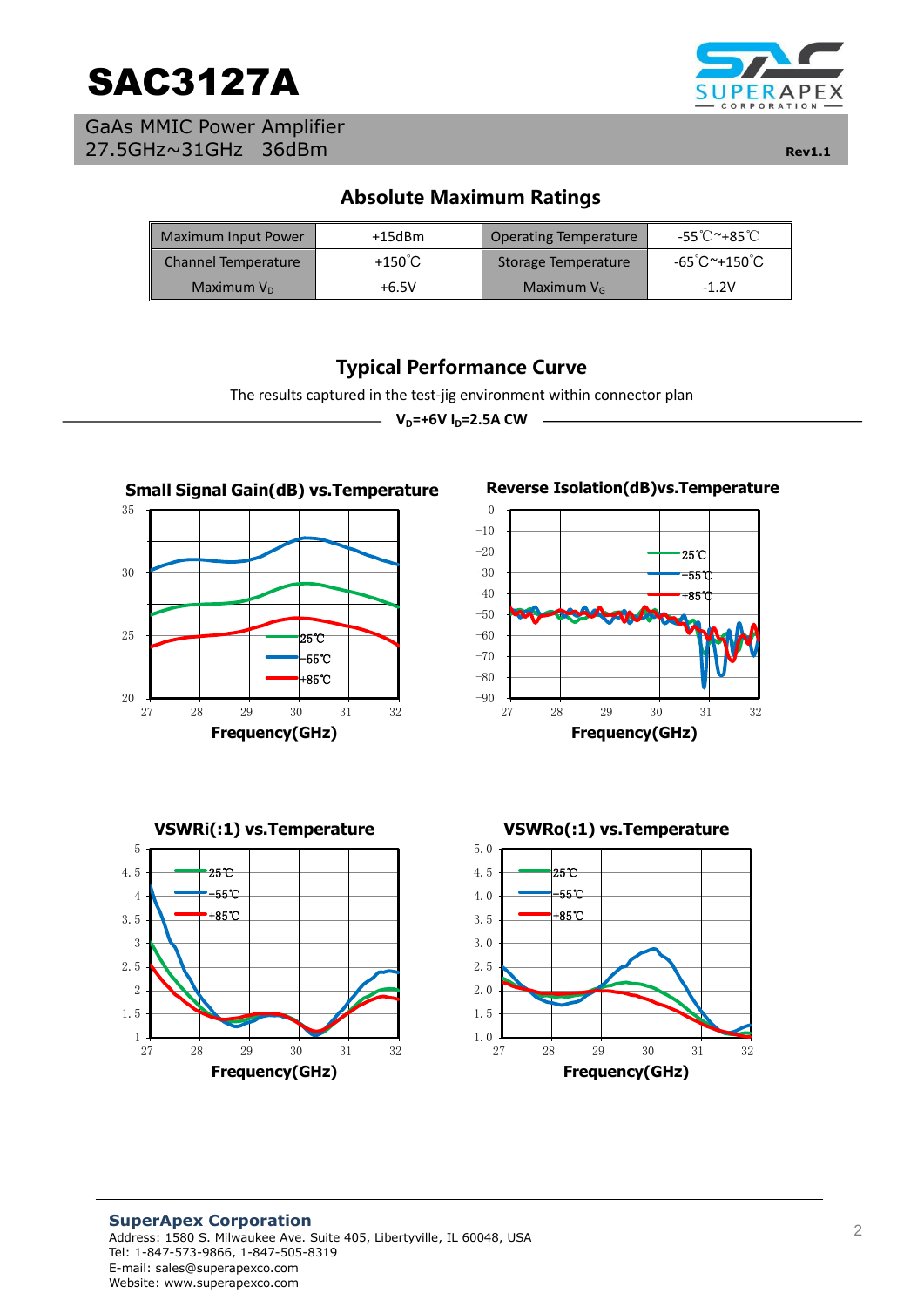

GaAs MMIC Power Amplifier 27.5GHz~31GHz 36dBm **Rev1.1**





#### **Output P-1dB(dBm)vs. Temperature**



**(all dimensions in μm)**



#### **SuperApex Corporation** Address: 1580 S. Milwaukee Ave. Suite 405, Libertyville, IL 60048, USA Tel: 1-847-573-9866, 1-847-505-8319 E-mail: sales@superapexco.com Website: www.superapexco.com



**Die Outline Assembly Diagram**